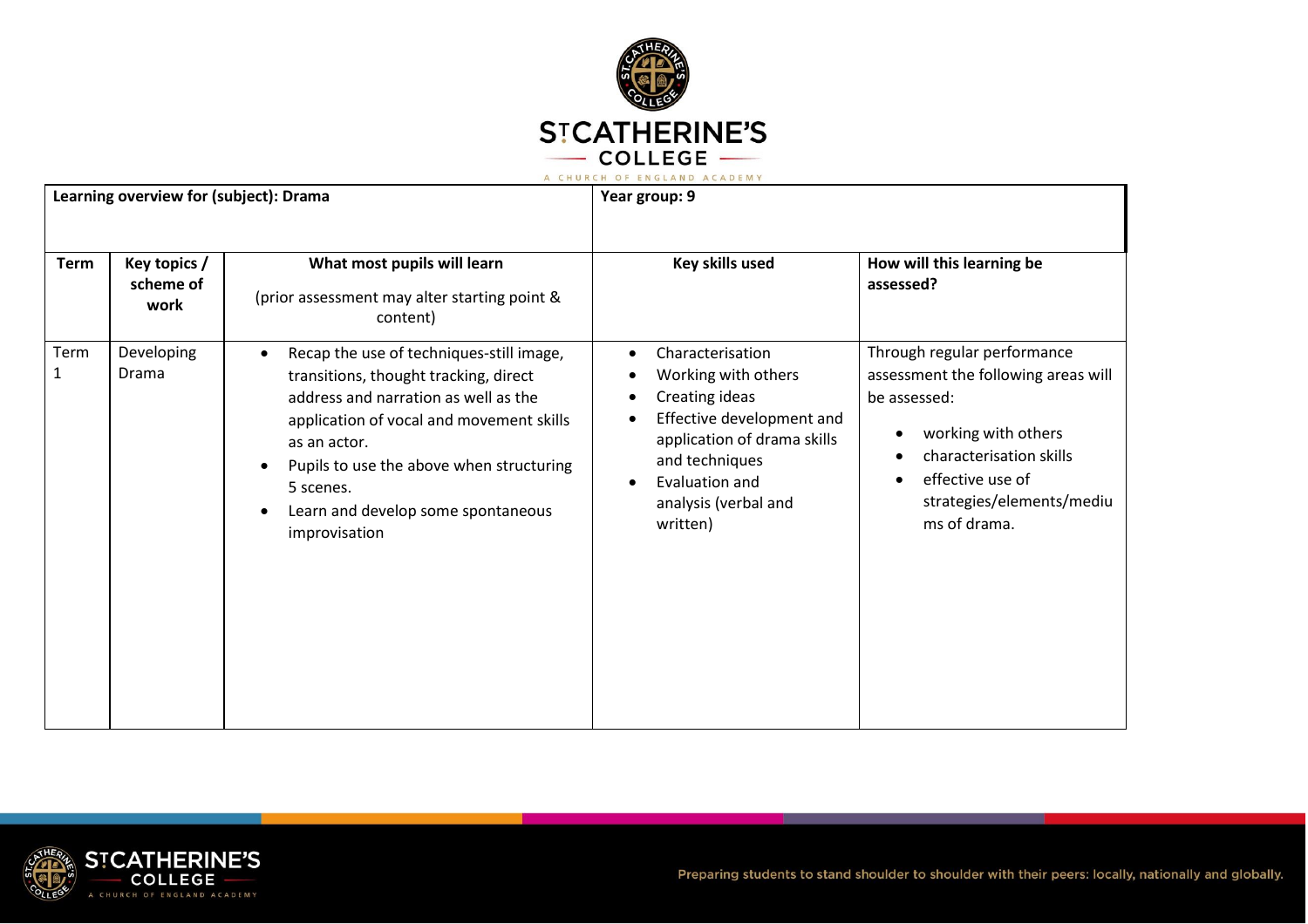

| Term<br>$\overline{2}$ | Non-<br>naturalistic<br>toolkit | Developing understanding and use of the<br>$\bullet$<br>following techniques:<br>using bodies as objects<br>$\bullet$<br>choral speaking<br>synchronised movements<br>conscience corridor<br>movements to represent feelings<br>using objects.<br>Using techniques to create a non-<br>$\bullet$<br>naturalistic version of a well-known fairy<br>tale. | Characterisation<br>Working with others<br>$\bullet$<br>Effective development and<br>$\bullet$<br>application of drama skills<br>and techniques<br>Evaluation and<br>analysis (verbal and<br>written) | Through regular performance<br>assessment the following areas will<br>be assessed:<br>working with others<br>characterisation skills<br>effective use of<br>$\bullet$<br>strategies/elements/mediu<br>ms of drama.<br>Written evaluation of<br>own/peer performance<br>work. |
|------------------------|---------------------------------|---------------------------------------------------------------------------------------------------------------------------------------------------------------------------------------------------------------------------------------------------------------------------------------------------------------------------------------------------------|-------------------------------------------------------------------------------------------------------------------------------------------------------------------------------------------------------|------------------------------------------------------------------------------------------------------------------------------------------------------------------------------------------------------------------------------------------------------------------------------|
|                        |                                 | ***<br>Develop devising skills through the<br>$\bullet$<br>creation of a group non-naturalistic scene<br>with guided instruction and introduction<br>of stimuli.<br>Develop devising skills.<br>$\bullet$<br>Develop effective target setting.<br>$\bullet$                                                                                             | ***<br>Characterisation                                                                                                                                                                               | ***<br>Teacher/peer assessment<br>of performance focusing on<br>the following: evaluation of<br>the response to stimuli;<br>effective use of techniques.                                                                                                                     |
|                        | Guided<br>devising              | Character development.<br>$\bullet$<br>Develop understanding and use of<br>$\bullet$<br>different forms of theatre space.                                                                                                                                                                                                                               | Working with others<br>Learning and delivering<br>lines                                                                                                                                               |                                                                                                                                                                                                                                                                              |

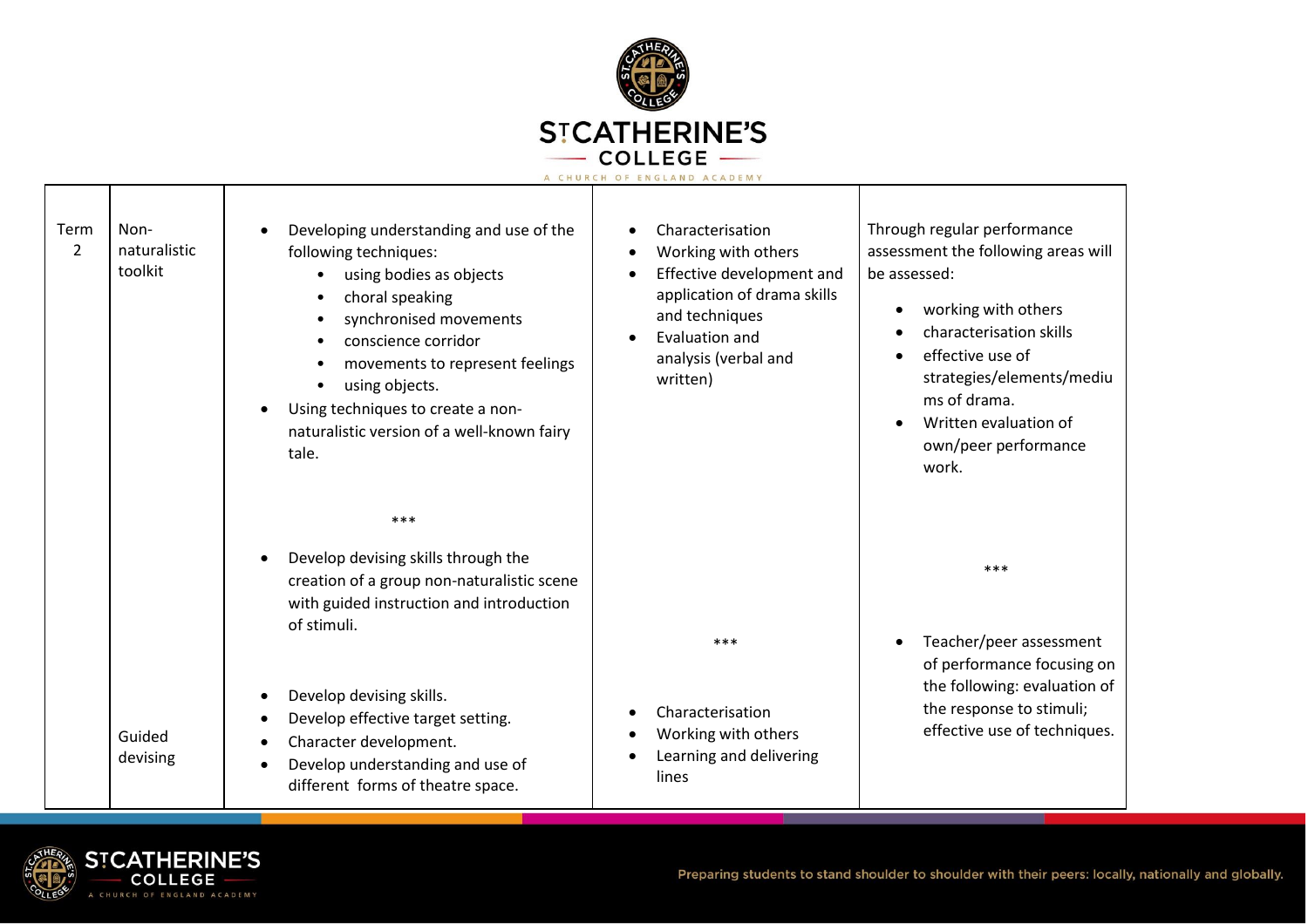

|                    |                                                                                                                  |                                                                                                                                                                                                                                                                                                                                                                                                                                                                                                                                                                                                                       | A CHURCH OF ENGLAND ACADEMY                                                                                                                                                                                                                                                                       |                                                                                                                                                                                                                                                                                                                                                                                                      |
|--------------------|------------------------------------------------------------------------------------------------------------------|-----------------------------------------------------------------------------------------------------------------------------------------------------------------------------------------------------------------------------------------------------------------------------------------------------------------------------------------------------------------------------------------------------------------------------------------------------------------------------------------------------------------------------------------------------------------------------------------------------------------------|---------------------------------------------------------------------------------------------------------------------------------------------------------------------------------------------------------------------------------------------------------------------------------------------------|------------------------------------------------------------------------------------------------------------------------------------------------------------------------------------------------------------------------------------------------------------------------------------------------------------------------------------------------------------------------------------------------------|
|                    |                                                                                                                  |                                                                                                                                                                                                                                                                                                                                                                                                                                                                                                                                                                                                                       | Effective development and<br>$\bullet$<br>application of drama skills<br>and techniques<br>Evaluation and<br>analysis (verbal and<br>written)                                                                                                                                                     | Written evaluation of<br>$\bullet$<br>own/peer performance<br>work.                                                                                                                                                                                                                                                                                                                                  |
| Term<br>3 and<br>4 | Performing<br>texts.<br>Exploration<br>of a scripted<br>play and<br>rehearsal and<br>performance<br>of duologue. | How to carry out research to understand<br>the genre, conventions, themes and context<br>ofa play text.<br>To understand and explore the acting style<br>required.<br>The importance of considering the 5ws<br>when working with a script and how the<br>language used by the playwright helped to<br>convey this<br>Learn how to express emotion as a<br>scripted character land develop<br>understanding of using<br>objective/adjective/action technique.<br>How to build tension in performance<br>The importance in considering the genre,<br>context and themes within a text and the<br>acting style required. | Interpreting a script<br>٠<br>Characterisation<br>$\bullet$<br>Working with others<br>$\bullet$<br>Learning and delivering<br>$\bullet$<br>lines<br>Effective development and<br>application of drama skills<br>and techniques<br>Evaluation and<br>$\bullet$<br>analysis (verbal and<br>written) | Teacher/peer SIR<br>assessment using whole<br>class direction to respond<br>to feedback and improve<br>group work.<br>Performance assessment<br>using KS3 criteria upon the<br>following:<br>working with others<br>characterisation skills<br>effective use of<br>strategies/elements/mediu<br>ms of drama.<br>Written evaluation of<br>own/peer work<br>Teacher/peer SIR<br>assessment using whole |

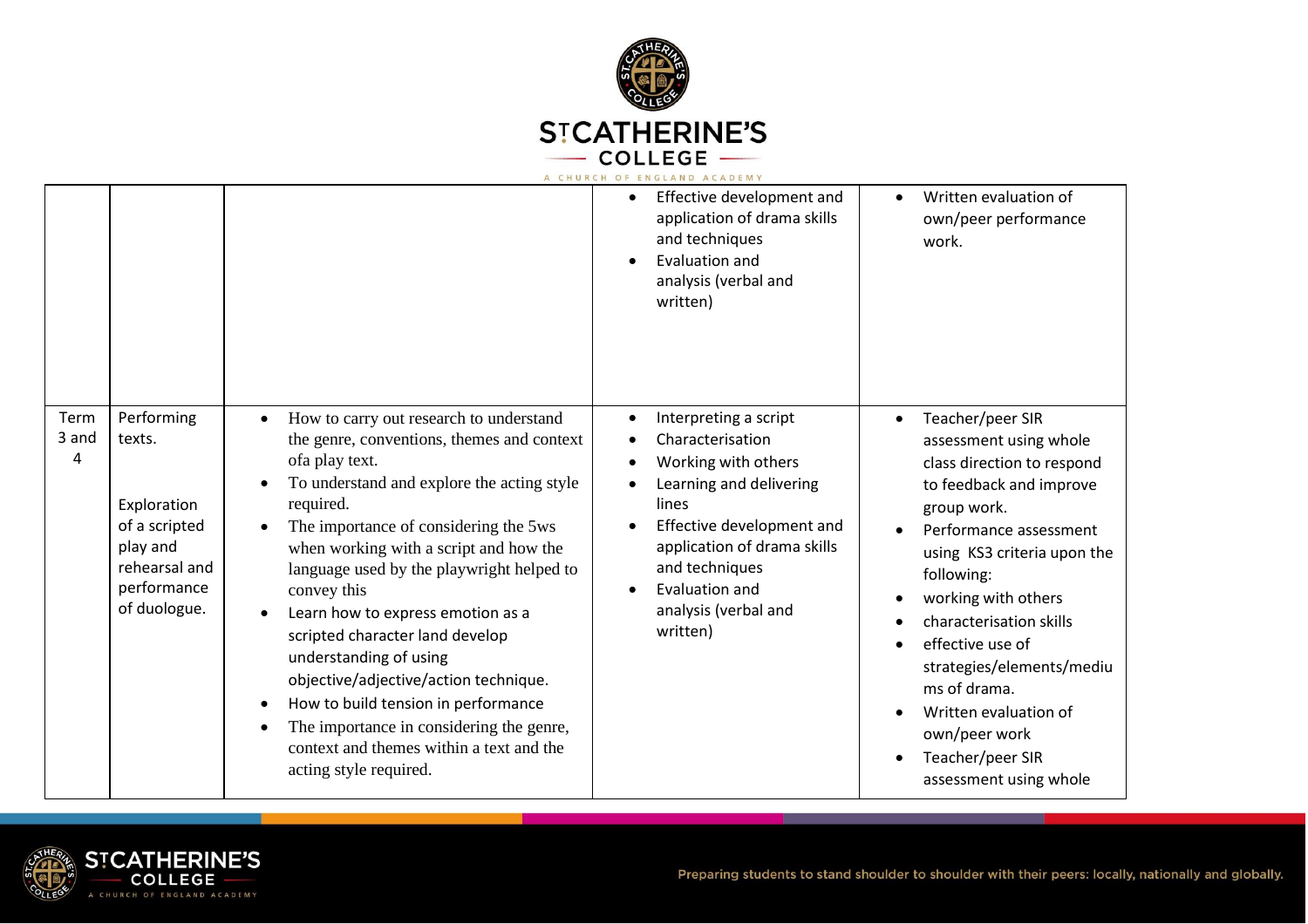

|                    | How to block a scripted scene considering<br>in detail the 5ws and status.                                                                                                                                                                                                                                                |                       | class direction to respond<br>to feedback and improve<br>group work.                                                            |
|--------------------|---------------------------------------------------------------------------------------------------------------------------------------------------------------------------------------------------------------------------------------------------------------------------------------------------------------------------|-----------------------|---------------------------------------------------------------------------------------------------------------------------------|
|                    | How to create meaning in a scripted<br>performance by exploring and applying<br>gesture, facial expression, body language,<br>use of space and use of voice to create a<br>role.<br>The importance of learning lines for a<br>scripted performance.                                                                       |                       |                                                                                                                                 |
|                    | How to use SIR when evaluating their own<br>and others scripted work. T                                                                                                                                                                                                                                                   |                       |                                                                                                                                 |
| <b>Chair Duets</b> | Run in conjunction with the Duologue<br>scheme, the chair duet is based on the<br>duologue that the pair have been given to<br>perform and encourages them to explore<br>movement as they learn the script.<br>Develop use of visual stimuli for devised<br>drama work.<br>Learn about the conventions of chair<br>duets. |                       | Teacher/peer SIR<br>$\bullet$<br>assessment using whole<br>class direction to respond<br>to feedback and improve<br>group work. |
|                    |                                                                                                                                                                                                                                                                                                                           | Interpreting a script |                                                                                                                                 |

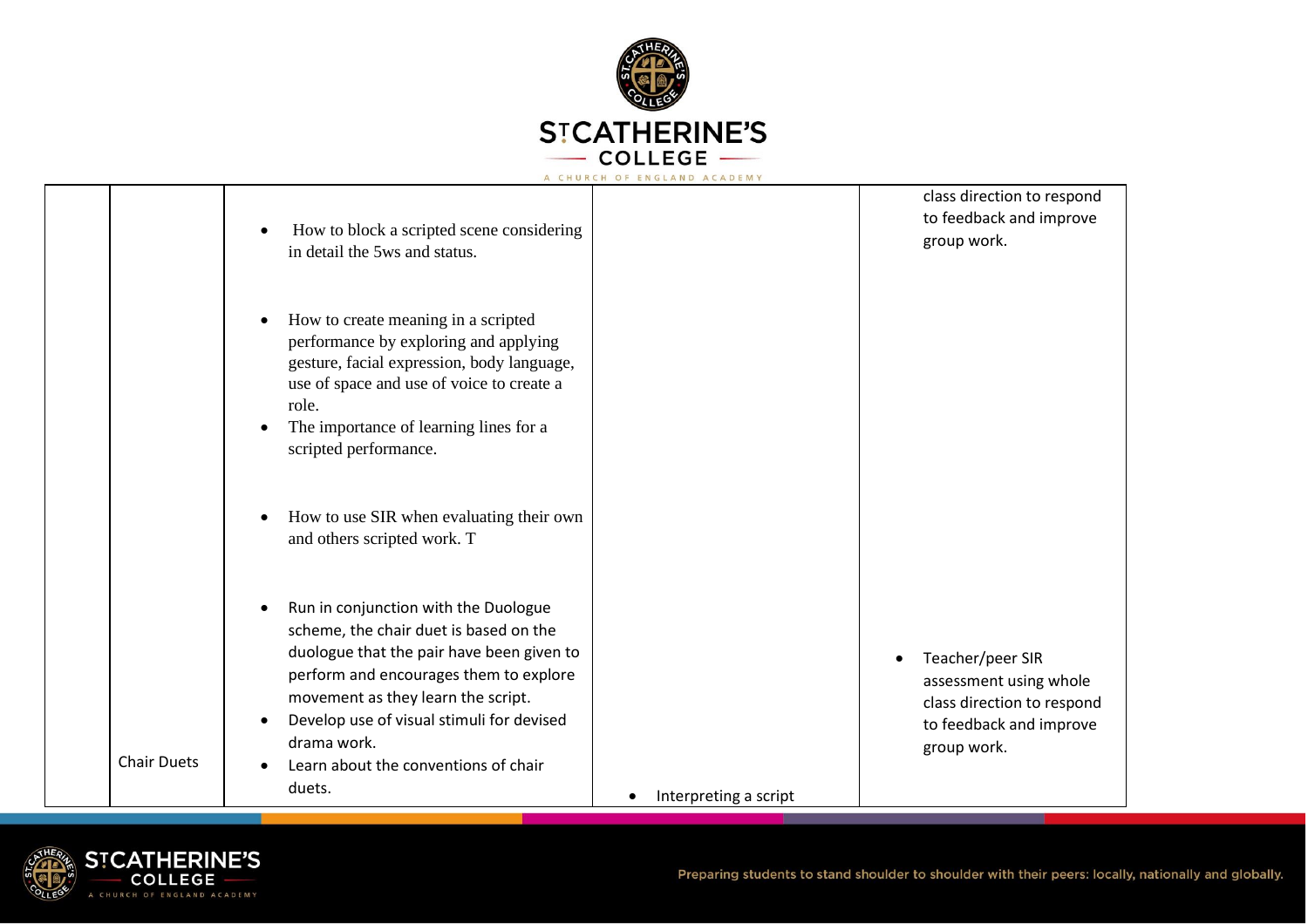

|           |                   |                                                                                                                                                                                                                                                                                                                                                                                                                                                                                                                                                                                                                               | A CHURCH OF ENGLAND ACADEMY                                                                                                                                                                                                                                                                                    |                                                                                                                                                                                                                                                                                                                                                                                                                                                                                                                      |
|-----------|-------------------|-------------------------------------------------------------------------------------------------------------------------------------------------------------------------------------------------------------------------------------------------------------------------------------------------------------------------------------------------------------------------------------------------------------------------------------------------------------------------------------------------------------------------------------------------------------------------------------------------------------------------------|----------------------------------------------------------------------------------------------------------------------------------------------------------------------------------------------------------------------------------------------------------------------------------------------------------------|----------------------------------------------------------------------------------------------------------------------------------------------------------------------------------------------------------------------------------------------------------------------------------------------------------------------------------------------------------------------------------------------------------------------------------------------------------------------------------------------------------------------|
|           |                   | Develop understanding through the<br>creation of paired chair duet.                                                                                                                                                                                                                                                                                                                                                                                                                                                                                                                                                           | Characterisation<br>Working with others<br>Learning and delivering<br>lines<br>Effective development and<br>application of drama skills<br>and techniques                                                                                                                                                      | Performance assessment<br>$\bullet$<br>using KS3 criteria upon the<br>following:<br>working with others<br>$\bullet$<br>characterisation skills<br>effective use of<br>$\bullet$<br>strategies/elements/mediu<br>ms of drama.                                                                                                                                                                                                                                                                                        |
| Term<br>5 | Using<br>Movement | Developing ability to work as part of a<br>$\bullet$<br>team.<br>Developing movement skills when<br>recreating and building on a piece of<br>movement drama using the following:<br>unison<br>$\bigcirc$<br>slow motion<br>$\circ$<br>repetition<br>$\circ$<br>canon<br>$\circ$<br>choral movement<br>$\bigcirc$<br>interesting body<br>$\circ$<br>movement/shapes.<br>Considering and exploring how movement<br>can create meaning in a drama scene.<br>Learn to focus on movement to explore a<br>theme or issue and create meaning in a<br>devised drama piece.<br>Effective target setting to improve<br>movement skills. | Movement<br>$\bullet$<br>characterisation<br>Working with others<br>Effective development and<br>application of drama skills<br>and techniques<br>Performance skills<br>(awareness of space, stage<br>presence, communicating<br>meaning to an audience)<br>Evaluation and<br>analysis (verbal and<br>written) | Teacher/peer SIR<br>$\bullet$<br>assessment using whole<br>class direction to respond<br>to feedback and improve<br>group work.<br>Performance assessment<br>$\bullet$<br>using KS3 criteria criteria.<br>Upon the following:<br>Performance assessment<br>using KS3 criteria upon the<br>following:<br>working with others<br>$\bullet$<br>characterisation skills<br>$\bullet$<br>effective use of<br>$\bullet$<br>strategies/elements/mediu<br>ms of drama.<br>Written evaluation of<br>own/peer performance work |